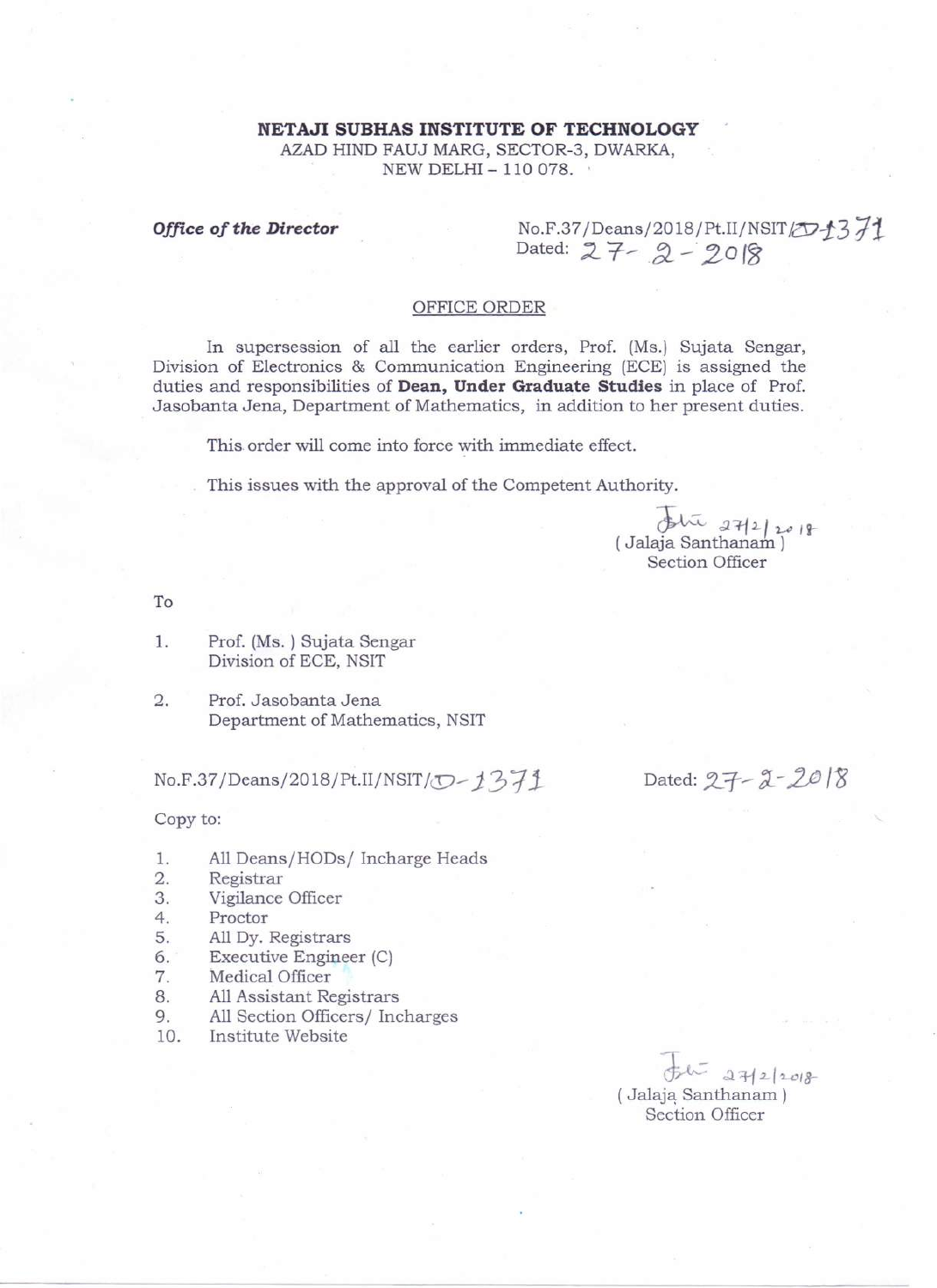AZAD HIND FAUJ MARG, SECTOR-3, DWARKA, NEW DELHI- 110078.

*Office of the Director* No.F.37/Deans/2018/Pt.II/NSIT/D-1<br>Dated:  $27 - 2 - 2018$ 

# OFFICE ORDER

In supersession of all the earlier orders, Prof. Vijander Singh, Division of Instrumentation & Control Engineering (ICE) is assigned the duties and responsibilities of Dean, **Post Graduate Studies** in place of Prof. (Ms) Smriti Srivastava, Division of ICE, in addition to his present duties.

This order will come into force with immediate effect.

This issues with the approval of the Competent Authority.

 $5\sqrt{2}$   $27|2018$ (Jalaja Santhanam) Section Officer

To

- 1. Prof. Vijander Singh Division of ICE, NSIT
- 2. Prof. (Ms) Smriti Srivastava Division of ICE, NSIT

No.F.37/Deans/2018/Pt.II/NSIT/  $J$ -1379

Dated: 27-2-20<sup>18</sup>

## Copy to:

- 1. All Deans/HODs/ Incharge Heads
- 2. Registrar
- 3. Vigilance Officer
- 4. Proctor
- 5. All Dy. Registrars
- 6. Execu tive Engineer (C)
- 7. Medical Officer
- 8. AllAssistant Registrars
- 9. All Section Officers*j* Incharges
- 10. Institute Website

 $#$   $x_1$   $x_2$   $x_3$ (Jalaja Santhanam ) Section Officer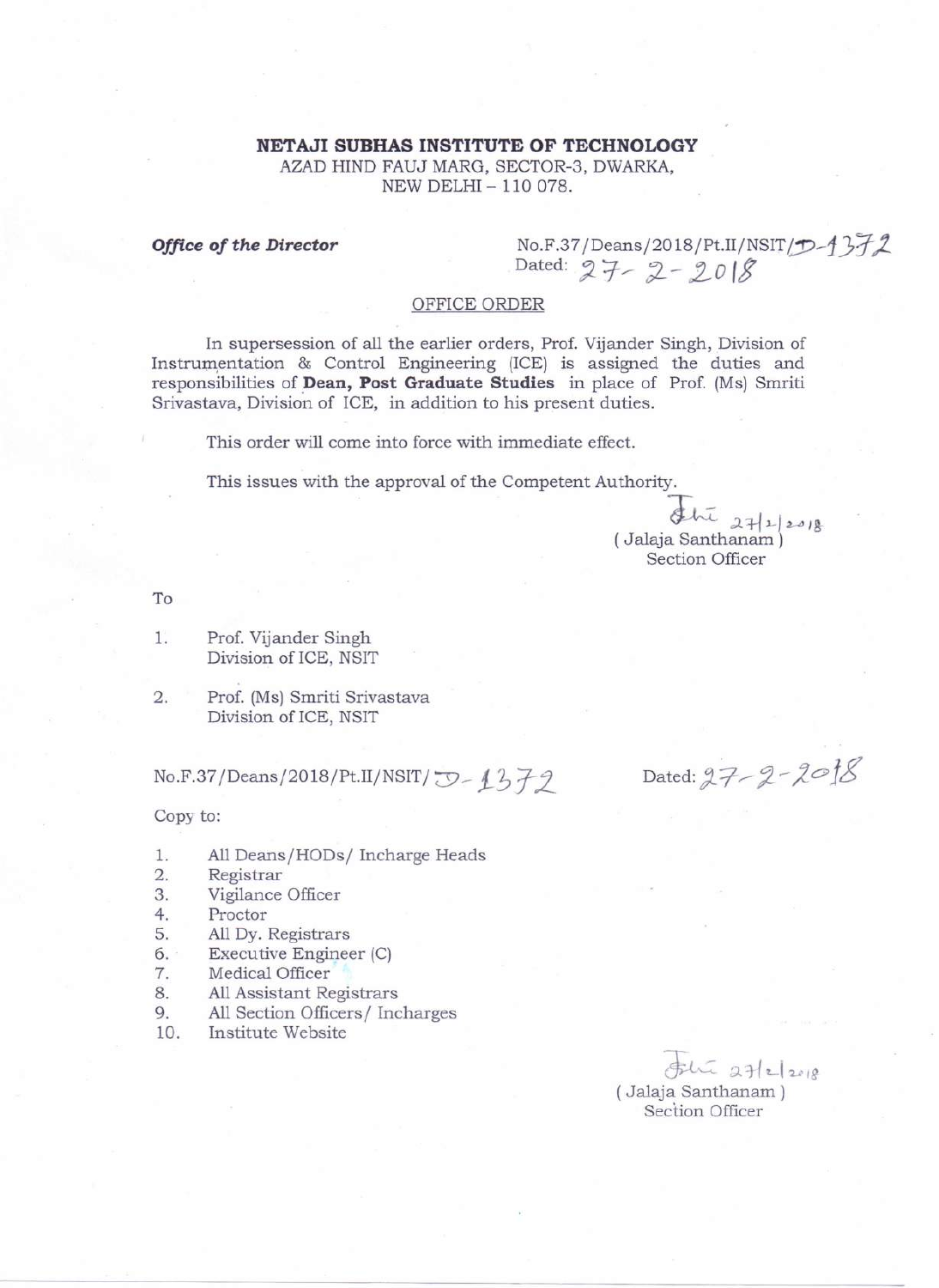AZAD HIND FAUJ MARG, SECTOR-3, DWARKA, NEW DELHI- 110078.

**Office of the Director** No.F.37/Deans/2018/Pt.II/NSIT<sub>/ID</sub>-1372  $Dated: 27 - 2 - 2018$ 

## OFFICE ORDER

In supersession of all the earlier orders, Prof. Dharmendra Kumar Upadhyay, Division of Electronics & Communication Engineering (ECE) is assigned the duties and responsibilities of **Dean, Students' Welfare** in place of Prof. M.P.S. Bhatia, Division of Computer Engineering (COE), in addition to his present duties.

This order will come into force with immediate effect.

This issues with the approval of the Competent Authority.

 $(F12)2010$ (Jalaja Santhanam) Section Officer

To

- 1. Prof. D.K. Upadhyay Division of ECE, NSIT
- 2. Prof. M.P.S. Bhatia Division of COE, NSIT

No.F.37/Deans/2018/Pt.II/NSIT/ *D*-1370 Dated:27-2-29 18

Copy to:

- 1. All Deans/HODs/ Incharge Heads
- 2. Registrar
- 3. Vigilance Officer
- -4. Proctor
- 5. All Dy. Registrars
- 6. Executive Engineer (C)
- 7. Medical Officer
- 8. AllAssistant Registrars
- 9. All Section Officers/ Incharges
- 10. Institute Website

 $84422018$ (.Jalaja Santhanam ) Section Officer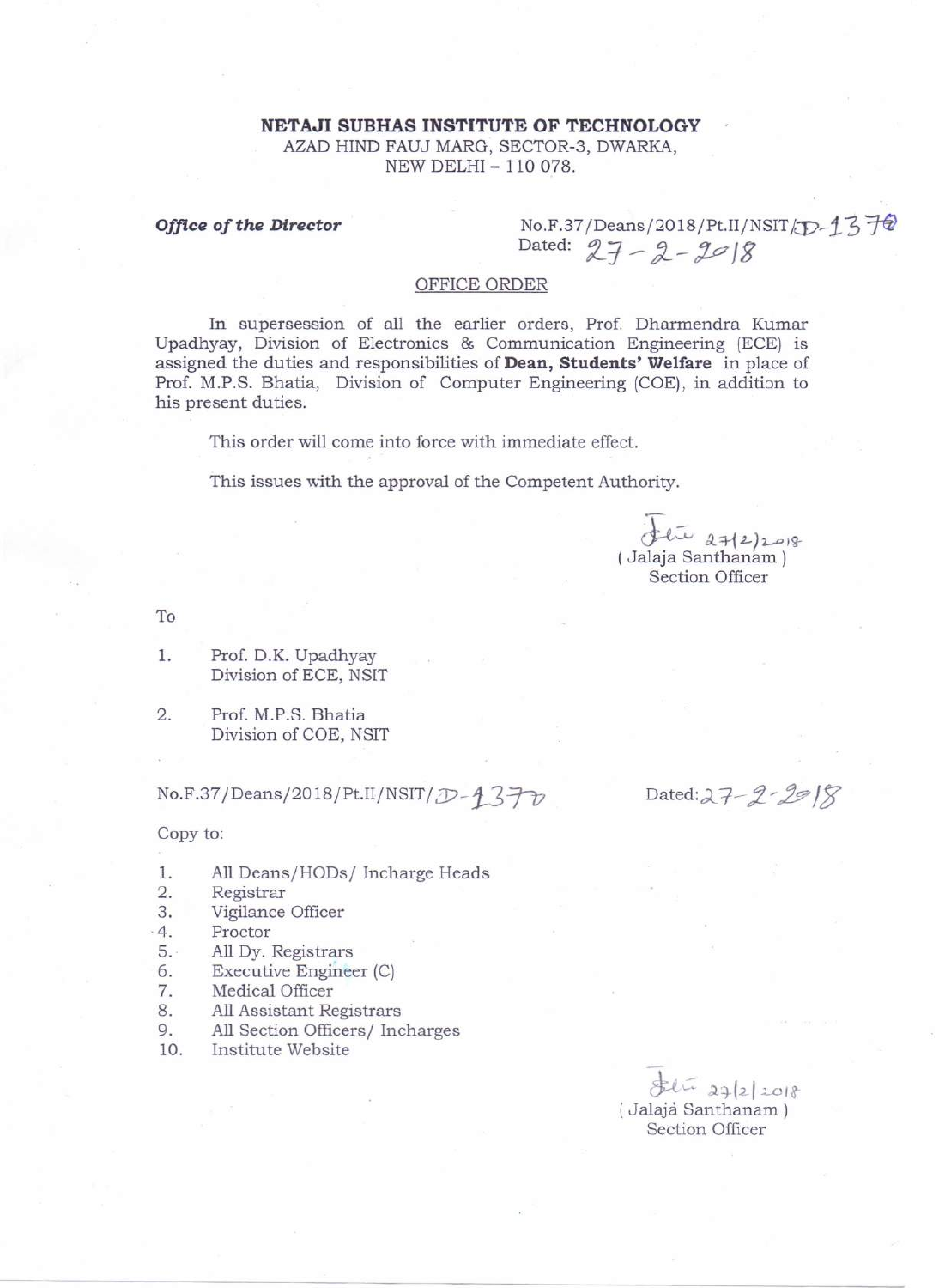AZAD HIND FAUJ MARG, SECTOR-3, DWARKA, NEW DELHI- 110078.

*Office of the Director* Mo.F.37/Deans/2018/Pt.II/NSIT*[*D-1369]<br>Dated: 27–2–2018

# OFFICE ORDER

In supersession of all the earlier orders, Prof. K.P.S. Rana, Division of Instrumentation & Control Engineering (ICE) is assigned the duties and responsibilities of **Dean, Industrial Research Development** in place of Prof. Sachin Maheshwari, Division of Manufacturing Processes & Automation Engg.  $(MPAE)$ & Division of Mechanical Engg.  $(ME)$ , in addition to his present duties.

This order will come into force with immediate effect.

This issues with the approval of the Competent Authority.

 $$\int 242|2018$ (Jalaja Santhanam ) Section Officer

To

1. Prof. K.P.S. Rana Division of ICE, NSIT

2. Prof. Sachin Maheshwari Division of MPAE& ME, NSIT

No.F.37/Deans/2018/Pt.II/NSIT/*D* 1369

Dated:  $27 - 2 - 2918$ 

Copy to:

- 1. All Deans/HODs/ Incharge Heads
- 2. Registrar
- 3. Vigilance Officer
- 4. Proctor
- 5. All Dy. Registrars
- 6. Executive Engineer (C)
- 7. Medical Officer
- 8. AllAssistant Registrars
- 9. All Section Officers/ Incharges
- 10. Institute Website

 $7.27|2)2018$ 

(.Jalaja Santhanam ) Section Officer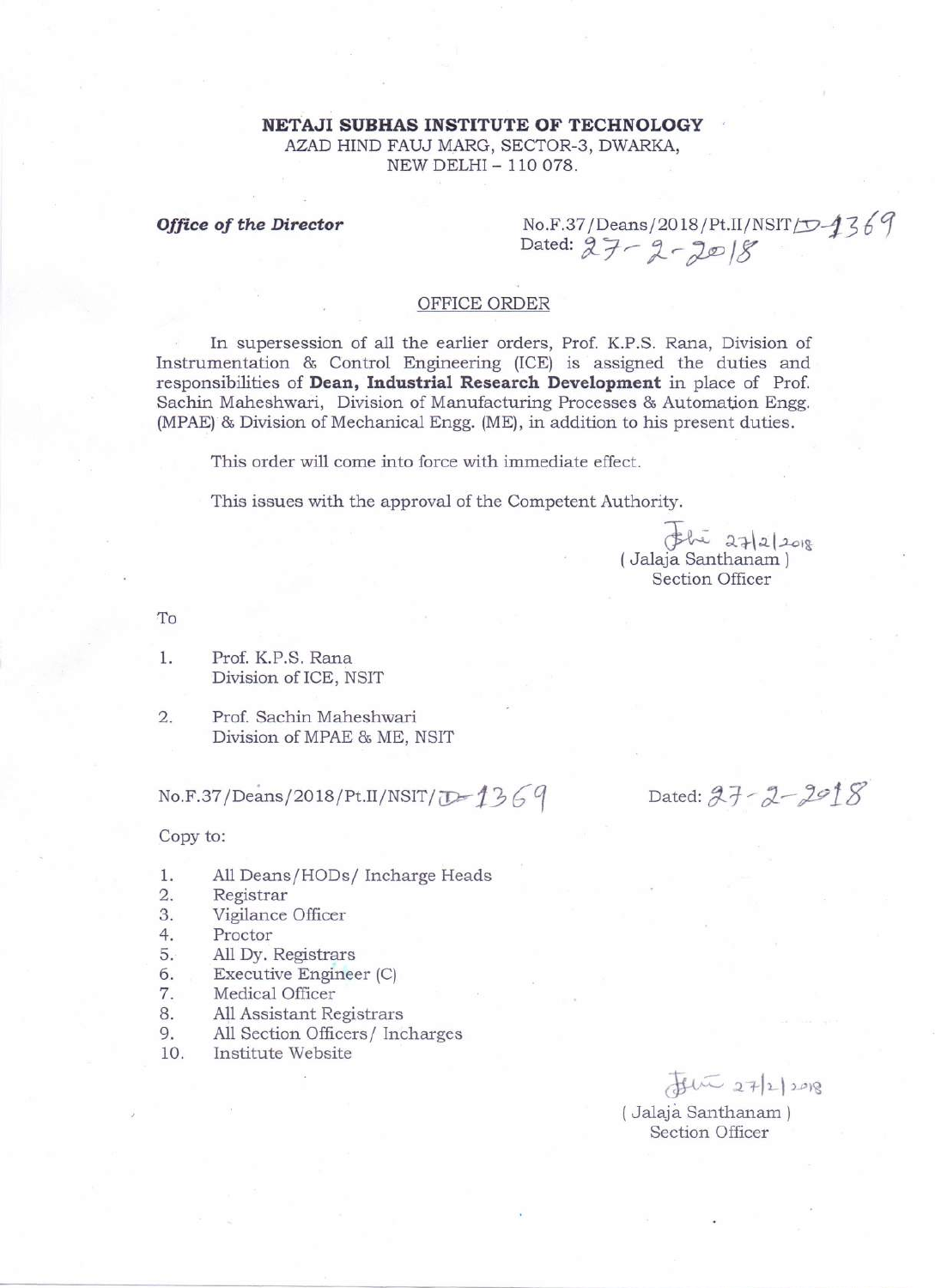AZAD HIND FAUJ MARG, SECTOR-3, DWARKA, NEW DELHI- 110078.

**Office of the Director** No.F.37/Deans/2018/Pt.II/NSIT */D*-1368 Dated: 27 - 2 - 2018

## OFFICE ORDER

In supersession of all the earlier orders, Prof. O.P. Thakur, Department of Physics is assigned the duties and responsibilities of **Dean, Faculty Affairs** in place of Prof. Sachin Maheshwari, Division of Manufacturing Processes & Automation Engg. (MPAE)& Division of Mechanical Engg. (ME), in addition to his present duties.

This order will come into force with immediate effect.

This issues with the approval of the Competent Authority.

 $F_{\text{tot}}$  affelaore (Jalaja Santhanam ) Section Officer

To

1. Prof. O.P. Thakur Department of Physics, NSIT

2. Prof. Sachin Maheshwari Division of MPAE& ME, NSIT

 $No.F.37/Deans/2018/Pt.II/NSIT/ $\mathcal{D}-f^2\mathcal{L}(\mathcal{G})$$ 

Copy to:

- 1. All Deans/HODs/ Incharge Heads
- 2. Registrar
- 3. Vigilance Officer
- 4. Proctor
- 5. All Dy. Registrars
- 6. Executive Engineer (C)
- 7. Medical Officer
- 8. AllAssistant Registrars
- 9. All Section Officers/ Incharges
- 10. Institute Website

Dated:  $27 - 2 - 2018$ 

 $5-h^{2}$   $27/2/2018$ (.Jalaja Santhanam ) Section Officer